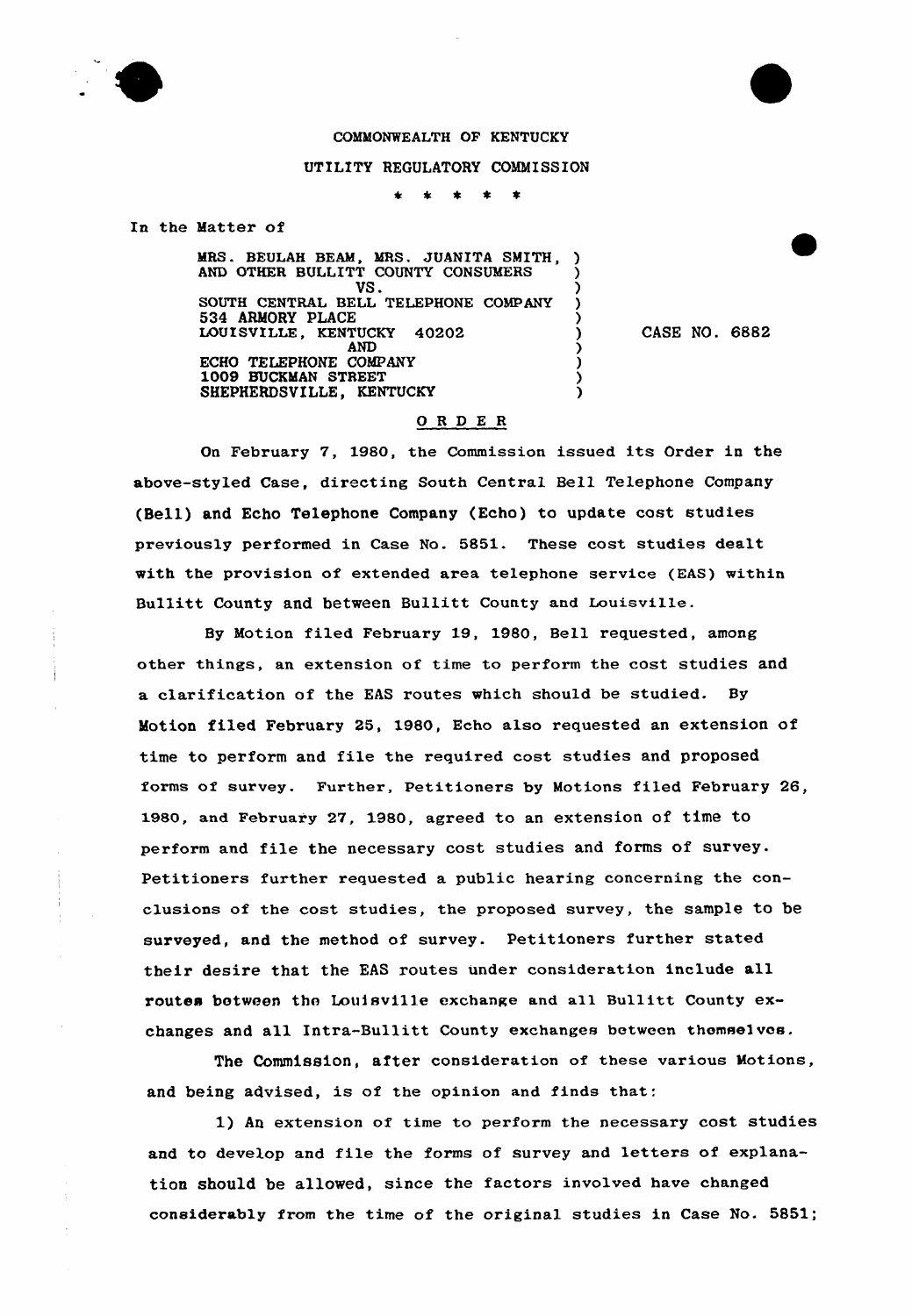

2) After the cost studies, forms of survey, and letters of explanation have been submitted, a conference of interested parties, including representatives of Petitioners, Bell, Echo, and Commission staff should be held to agree on the format of the survey, the form of the survey, and letter of explanation which will be sent to each surveyed subscriber;

3) The traffic routes to be surveyed should include all routes between the Louisville exchange and all Bullitt County exchanges which do not presently have EAS with the Louisville exchange, and all Intra-Bullitt County exchanges which do not presently have EAS between themselves.

IT IS THEREFORE ORDERED that by Nay 7, 1980, South Central Bell Telephone Company and Echo Telephone Company shal3 file with the Commission cost studies which indicate the absolute minimum additional costs to affected Bullitt County and Louisville subscribers for providing extended area telephone service (EAS) between the Louisville exchange and all Bullitt County exchanges which do not presently have EAS with the Louisville exchange, and all Intra-Bullitt exchanges which do not presently have EAS between those exchanges.

IT IS FURTHER ORDERED that by May 7, 1980, South Central Bell and Echo shall file with the Commission proposed forms of survey and letters of explanation to be used to survey the affected subscribers.

IT IS FURTHER ORDERED that upon submission of the required cost studies, proposed forms of survey and proposed letters of explanation, a conference of parties of interest, including representatives or Petitioners, South Central Bell, Echo, and Commission staff shall be held to agree on the format of the survey, the form of the survey, and the letter of explanation which will be sent to each surveyed subscriber.

IT IS FURTHER ORDERED that as soon as possible after the conference, a date certain will be set by Order to mail the forms of survey and letters of explanation.

-2-